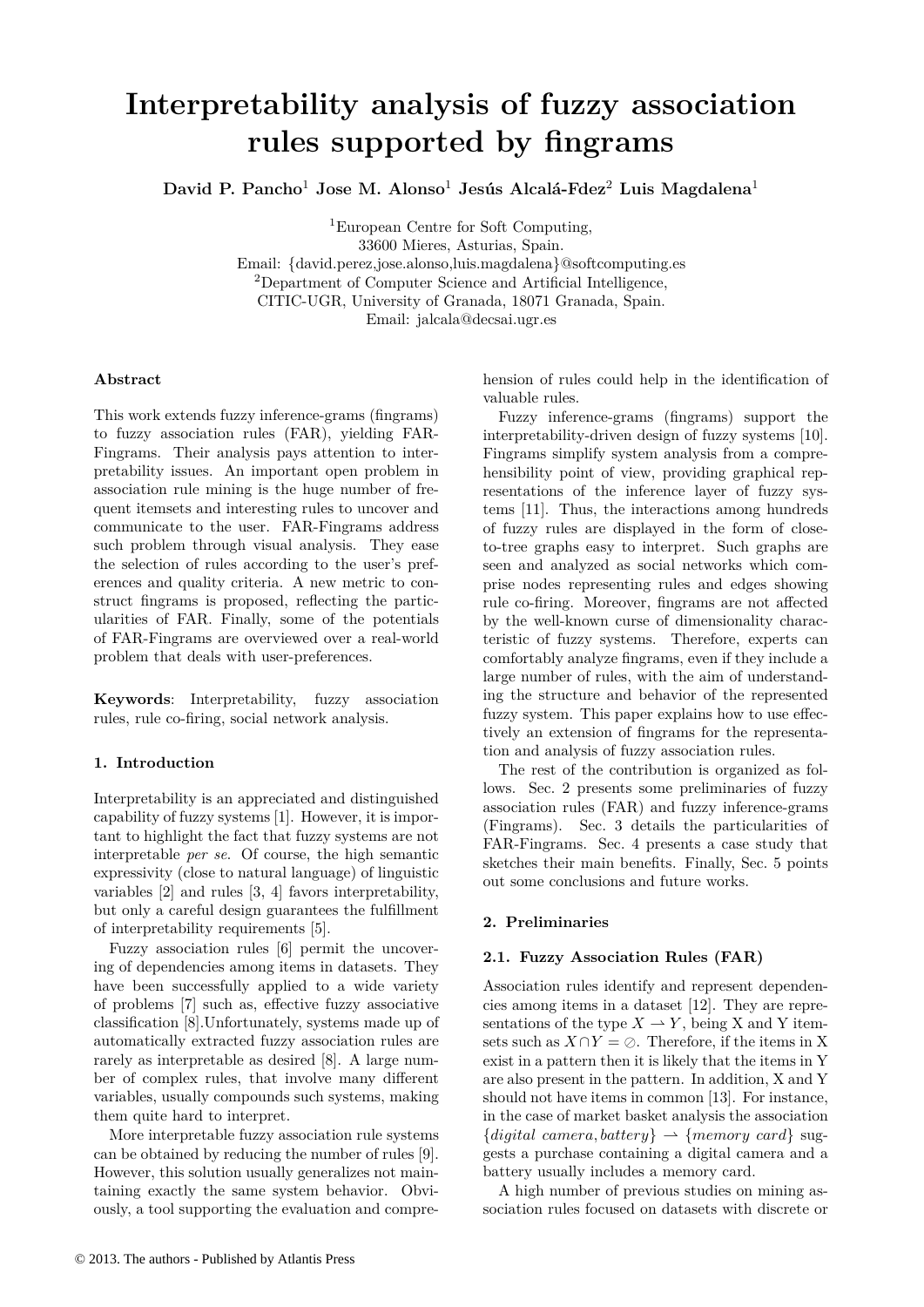binary values; however, in real-world applications, data usually consists of quantitative values. Defining Data Mining algorithms able to deal with various types of data is a great challenge. Fuzzy sets have been widely used in Data Mining with that aim, mainly because of its similarity to human reasoning [6]. The use of fuzzy sets avoids unnatural boundaries in the partitioning of the attribute domains and improves the interpretation of rules in natural language. There are many methods for mining fuzzy association rules from datasets with quantitative values [7, 14, 15]. Considering a simple dataset with two attributes  $(A_1 \text{ and } A_2)$  and three linguistic terms (LOW, MIDDLE, HIGH). An illustrative example of fuzzy association rule is  $A_1$  *is*  $H$ IGH  $\rightarrow$  *A*<sub>2</sub> *is* MIDDLE.

Regarding assessment of fuzzy association rules, *Support* and *Confidence* are widely admitted as the most popular measures:

$$
Support(X \to Y) = \frac{\sum_{x_p \in D} \mu_{XY}(x_p)}{|N|} \tag{1}
$$

$$
Confidence(X \rightharpoonup Y) = \frac{\sum_{x_p \in D} \mu_{XY}(x_p)}{\sum_{x_p \in D} \mu_X(x_p)} \qquad (2)
$$

where  $\mu_X(x_p)$  is the matching degree of the pattern  $x_p$  with the antecedent of the rule;  $\mu_{XY}(x_p)$ is the matching degree of the pattern  $x_p$  with the antecedent and consequent of the rule; and  $|N|$  is the cardinality of the dataset *D*.

The classic association rule mining techniques look for rules with *Support* and *Confidence* greater than the user-defined thresholds *minimum support* and *minimum confidence*. However, this approach yields many more rules than expected [16]. Therefore, other quality measures for the selection and ranking of patterns, according to their potential interest to the user, have been proposed [17]. For instance, *Lift* [18]:

$$
Lift(X \to Y) = \frac{Confidence(X \to Y)}{\sum_{x_p \in D} \mu_Y(x_p) / |N|}
$$
 (3)

which represents the ratio between the actual rule confidence and the expected one. This measure takes values in  $[0, \infty)$ , detecting negative dependence  $(Lift < 1)$ , positive dependence  $(Lift > 1)$ , or independence  $(Lift = 1)$  among items.

#### **2.2. Fuzzy inference-grams (Fingrams)**

The fuzzy inference-grams, fingrams in short, can be seen as social networks that provide a graphical view of fuzzy systems at inference level. Nodes represent fuzzy rules, while the interactions among rules are represented by weighted edges whose value is computed using a specific metric, typically a rule co-firing metric. Fingrams were firstly introduced in [19]. Recently, we proposed a methodology for visual representation and exploratory analysis of fuzzy rule-based systems based on fingrams [11]. It comprises the following steps:

- 1. **Network generation**: Given a dataset, a rule base made up of *r* rules, a fuzzy reasoning mechanism and a rule co-firing metric *m*, then the complete set of relations among rules is inferred, yielding an initial social network defined by a  $r \times r$  square matrix M. Each element  $m_{ij}$ characterizes the degree of interaction between rules  $r_i$  and  $r_j$ ,  $m_{ij} = 0$  means there is not any data sample firing at the same time both rules.
- 2. **Network scaling**: Since the previous network is usually very dense and difficult to analyze, a scaling process is required. As result, we obtain a simplified social network highlighting the most relevant relations among rules while preserving the backbone of the initial network. We use Pathfinder algorithm [20] to scale the original social network. Fast Pathfinder [21], a faster variant of the original, is used in this approach.
- 3. **Network drawing**: A layout algorithm, guided by aesthetical criteria, automatically places the nodes and edges of the scaled network. Kamada-Kawai algorithm, through  $Graphviz<sup>1</sup>$ , is used in this contribution due to the demonstrated effectiveness in combination with Pathfinder [22].
- 4. **Network visualization**: The user can analyze the final graph (what we call fingram), studying the general structure of the resultant network or zooming out a particular subset of nodes. The analysis of fingrams is supported by social network analysis techniques (centralitybased analysis techniques, community mining techniques, and so on). This offers many valuable possibilities, such as, understanding the structure and behavior of the related fuzzy rule base, uncovering the most significant rules according to specific criteria, etc.

## **3. FAR-Fingrams**

Fingrams for fuzzy association rules, in short FAR-Fingrams, are aimed at facilitating the visual analysis and comprehension of fuzzy association rules. We have adapted fingrams, originally designed for classification and regression fuzzy rule based systems [11], to deal with the particularities of fuzzy association rules.

In the original fingrams, the size of nodes is proportional to the number of examples covered by the related rules. Dually, in FAR-Fingrams the node size is determined by the *Support* of the corresponding rule, because it plays a central role in the assessment of fuzzy association rules [23]. Even more, as it happens in the original fingrams, the number of node borders shows the number of rule antecedents.

<sup>1</sup>*http://www.graphviz.org/*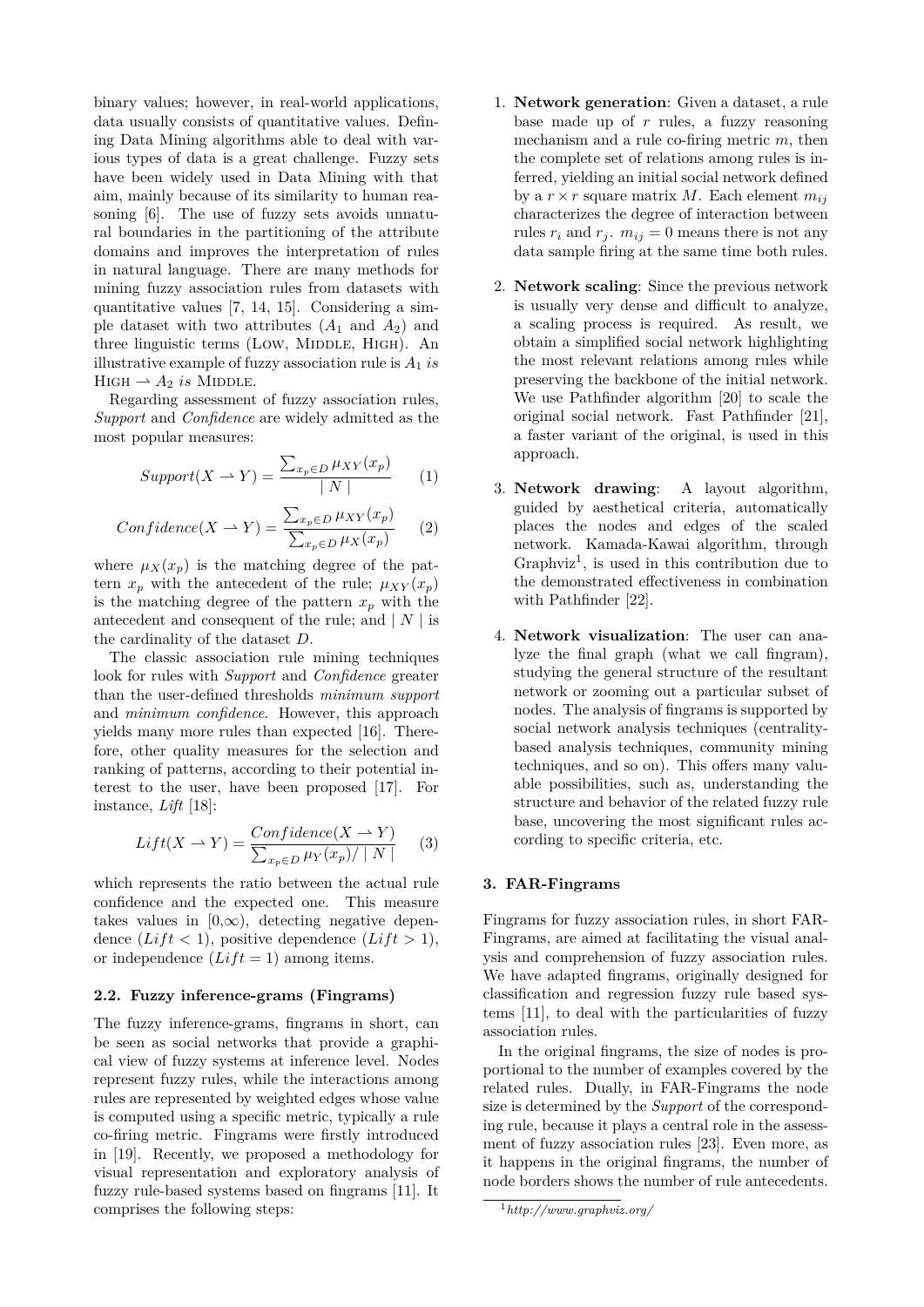No matter the kind of fuzzy rules that are considered, fingram nodes are labeled with relevant textual information. The first line always indicates the rule identifier while the rest of lines are customized for each rule type. In the particular case of FAR-Fingrams they correspond to quality measures. The second line gives the *Support*, the third line shows the *Confidence*, and *Lift* is given in the last line.

Regarding the color of nodes, it is linked to rule outputs in the original fingrams. For instance, the same color is given to all rules pointing out the same class in classification problems. Unfortunately, fuzzy association rules can have a huge variety of potential outputs what makes unfeasible to differentiate nodes by this criterion. Thus, we propose to use a grey scale to indicate the *Lift* level of rules which yields an idea about the goodness of the selected rule. The higher the *Lift*, the darker the node background.

The fuzzy association rule mining heavily exploits the structure of patterns which is reflected naturally in form of generalization/specialiation relations. With the aim of taking this fact into account we have defined a new asymmetric co-firing metric for FAR-Fingrams:

$$
m_{ij} = 1 - \frac{\sum_{x \in X} (|FD_i(x) - FD_j(x)|)}{\sum_{x \in X} FD_i(x)} \tag{4}
$$

with  $x \in X$  being all the examples firing rule  $R_i$ ;  $FD_i(x)$  is the firing degree up to which a single example  $x$  fires the rule  $R_i$ .

This new co-firing metric characterizes generalization/specialization relations between pairs of rules. Moreover, it yields a directed graph, i.e., each edge has associated two possible arrows (one per direction). In case both arrows have the same weight then they are substituted by one undirected link. Notice that edge thickness is proportional to the related weight  $m_{ij}$ . Rule  $R_i$  is highly related with  $R_j$ , i.e.  $R_i \stackrel{\approx 1}{\longrightarrow} R_j$ , when  $R_j$  is fired at similar degrees by the same set of examples that fires *R<sup>i</sup>* .

In addition, the visual analysis of FAR-Fingrams allows uncovering the behavior of individual rules. Size and darkness of nodes inform about *Support* and *Lift*. *Confidence* is given in the textual information related to each single node. Thus, FAR-Fingrams show simultaneously information related to several quality measures. Obviously, this is much more effective than considering only one-ranking evaluation guided by a single measure as usual.

Interestingly, the analysis permits also detecting some common behaviors in groups of fuzzy association rules. The way how rules are connected to each other gives an idea of the complexity and interrelation among them. Spare rules are usually easier to understand, whereas dense connected rules are more complex to comprehend. However, there exist examples that produce complete subgraphs with very high relations what reflects a common behavior:

- Highly related rules are candidates to be merged into a more general one because they normally share most of the antecedents and consequents. They are easily recognized as very dense structures.
- Isolated sets of rules covering disjoint sets of examples appears like islands. Those connected rules inside the island do not share any example with other external rules.

#### **4. Case study**

The utility of FAR-Fingrams can be illustrated in a real-world problem dealing with qualitative assessment of industrial objects automatically designed through cognitive engineering. Namely, we focus on finding out the most interesting fuzzy association rules related to explain how different users evaluated the degree of femininity of a set of chairs. We considered data coming from a project<sup>2</sup> where people had to evaluate the femininity degree of 23 models of chairs. They were sequentially displayed, in a poll, allowing the users to introduce their appreciations in turn (see two examples of chairs in Fig. 1). The poll received 644 evaluations from 28 users (11 males and 17 females).



(a) Model with femininity "high". (b) Model with femininity "low".

Figure 1: Examples of chairs used in the poll.

It is possible to relate the femininity degree associated to each chair with its physical properties. With that aim, once analyzed all collected data, we decided to induce fuzzy association rules from the aggregated answers provided by different groups of users. In this paper, for the sake of clarity we will discuss only the analysis for the group of women who participated in the poll. Notice that, we use this real case study just as an illustrative example, giving an overview of the potentials of FAR-Fingrams. The main goal is to detect and analyze subsets of fuzzy association rules from an expert analysis point of view.

The learning algorithm used [24] extracted both membership functions (MFs) and fuzzy association

<sup>2</sup>http://bit.ly/YBWJTx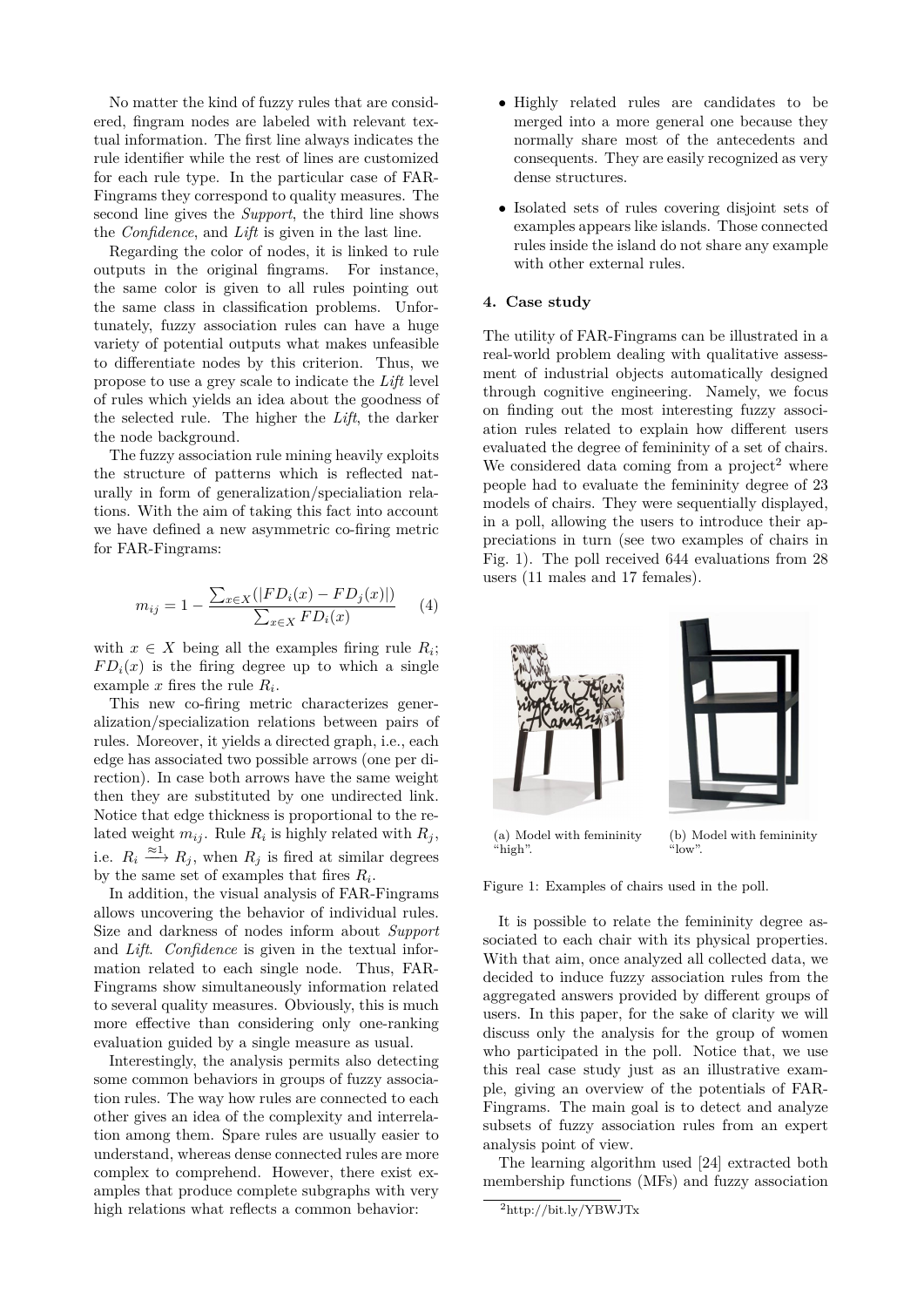

Figure 2: Complete FAR-Fingram (scaled with Pathfinder).

rules for the given dataset. It tackles with quantitative values by means of a genetic learning of the MFs based on the 2-tuples linguistic representation model and the use of a basic method for mining the fuzzy association rules. The initial linguistic partitions are comprised by 5 linguistic terms with uniformly distributed triangular MFs. The parameters of the algorithm were selected according to the recommendations of the authors, which are the default parameter settings included in the KEEL software tool [25]. Notice that, in this case we have used 0.25 and 0.9 for the minimum support and minimum confidence, respectively.

As result, we generated 31 rules that relate the variables *Femininity*, *Distance between legs*, *Distance between armrests*, *Distance from the seat to the ground*, *Type of base*, and *Type of structure*. Then, we built FAR-Fingrams to represent and analyze them. We performed several kind of filtering to uncover the most interesting rules, thus illustrating the potentials of FAR-Fingrams. Anyway, as previously mentioned, fingrams are not affected by the curse of dimensionality, and they can deal with a large amount of rules.

First of all, we constructed the complete FAR-Fingram<sup>3</sup> regarding all the 31 rules (Fig. 2). The structure of this fingram reflects a clear separation among two groups of rules, those dealing with high femininity (left hand side of the figure) and those corresponding to low femininity (right hand side). Notice that weights of edges connecting rules inside each group are much greater than the weights of those edges connecting rules belonging to the two

distinct groups. This is something really close to the so-called community mining in social network analysis. A group of nodes forms a community when inner connections among group members are stronger than outer connections with members of other groups. So, we can say that the two identified groups of rules form two well defined communities according to social network analysis. Moreover, rules containing high femininity have higher *Lift* too. This fact is reflected with darker nodes.

Then, we conducted a detail analysis of each community in the quest for the most interesting rules regarding high or low femininity. In both cases, we discarded rules with more than 2 antecedents (giving priority to more general and shorter rules, from the interpretability viewpoint) and with lower *Lift*. We actually discarded those rules with *Lift* under the thresholds 1.44 and 1.21 in high and low femininity rules respectively. Figs.  $3(a)$  and  $3(b)$  show the resultant FAR-Fingrams. They include the rule descriptions at the bottom.

Fig. 3(a) permits appreciating that rules R9 and R15 cover the same examples with the same levels of firing (the related edge weight equals 1.0). Looking carefully at the rule description, it is easy to deduce that variable *Distance between legs* is not changing the firing degree of the handled examples. Moreover, R9 and R15 have lower *Support* (smaller nodes) and higher *Lift* (darker nodes) with respect to rules R11 and R17. In addition, we can see that all the rules are very similar and highly related. Therefore, we can look for the most interesting one considering measures of *Support*, *Confidence* and *Lift*, and highlight our selection. To do so, we have remarked, in bold, R17.

A dual analysis of Fig. 3(b) lead us to highlight

<sup>3</sup>All the fingrams of this contribution are built using Fingrams Generator command-line tool [26] available in *https://sourceforge.net/projects/fingrams/*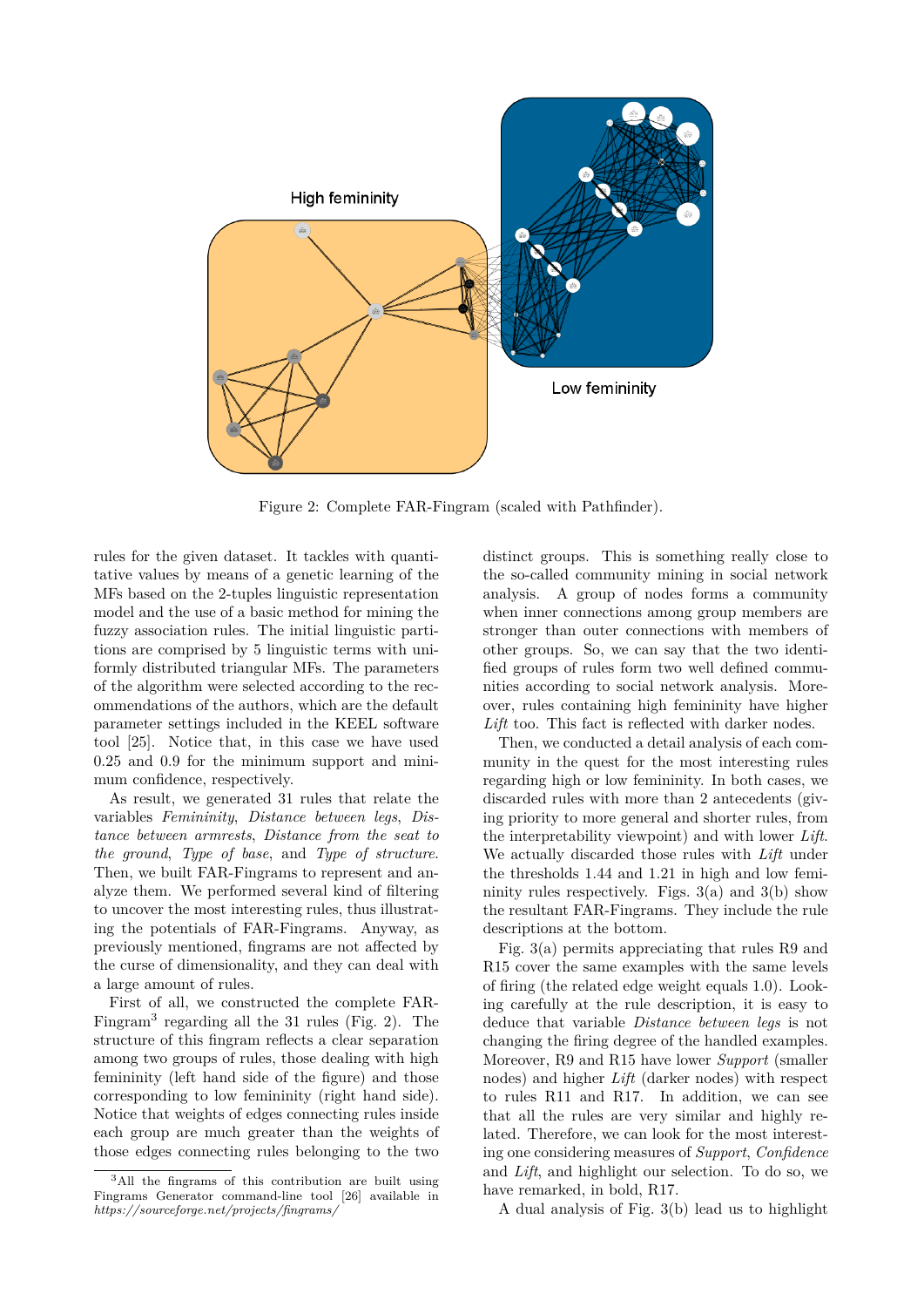

- R9: {Distance between legs is Very Low AND Femininity is High  $\rightarrow$  {Distance between armrests} is Very Low}
- R11: {Distance between legs is Very Low AND Femininity is High}  $\rightarrow$  {Distance between armrests is Low}
- R15: {Distance between legs is Low AND Femininity is High $\} \rightarrow$  {Distance between armrests is Very Low<sup>}</sup>
- **R17: {Distance between legs is Low AND Femi-** $\text{minity is High}$   $\rightarrow$  {Distance between arm**rests is Low}**
- (a) Filtered fingram and rules using only rules with femininity "high", less than 3 antecedents and higher lift.



**R12: {Distance between legs is Very Low AND Femininity is Low}** *\****{Base is Traditional} R13: {Distance between legs is Very Low AND** Femininity is Low $\}$   $\rightarrow$  {Structure is Geo**metric lines}**

- R20: {Distance between armrests is Low AND Femininity is  $Low$ }  $\rightarrow$  {Base is Traditional}
- R21: {Distance between armrests is Low AND Femininity is  $Low$ }  $\rightarrow$  {Structure is Geometric lines}

(b) Filtered fingram and rules using only rules with femininity "low", less than 3 antecedents and higher lift.

Figure 3: Filtered fingrams.

R12 and R13 as the most interesting rules among those ones related to low femininity. Moreover, pairs of rules R12–R13 and R20–R21 are covering exactly the same examples. Paying attention to the symmetrical structure in Fig. 3(b) we see that R12 and R13 are equivalent. They emphasize a strong relation between low femininity and both traditional base and structure with geometric lines.

#### **5. Conclusions**

This paper has introduced FAR-Fingrams as a powerful tool to represent and analyze fuzzy association rules. We have presented a novel meaningful cofiring metric to show the relations among this kind of rules, facilitating their interpretation and related analysis. Moreover, we have proposed a particular representation of information, highlighting the most relevant features of fuzzy association rules,

and including the most popular quality measures. We have illustrated the potentials of FAR-Fingrams in a case study with real data.

In the future, new metrics will be proposed, trying to depict complementary information. Moreover, new visual artifacts will be added to simplify and/or complete the final visual representation. In addition, fingrams will be extended to deal with other kind of rule-based systems.

#### **Acknowledgment**

This work has been funded by the Spanish Ministry of Economy and Competitiveness under Grants TIN2011-29824-C02-01 and TIN2011-29824-C02-02 (ABSYNTHE project); the Spanish Ministry of Education and Science under Grant TIN2011-28488; the Andalusian Government under Grant P10- TIC-6858. The dataset used in the case study